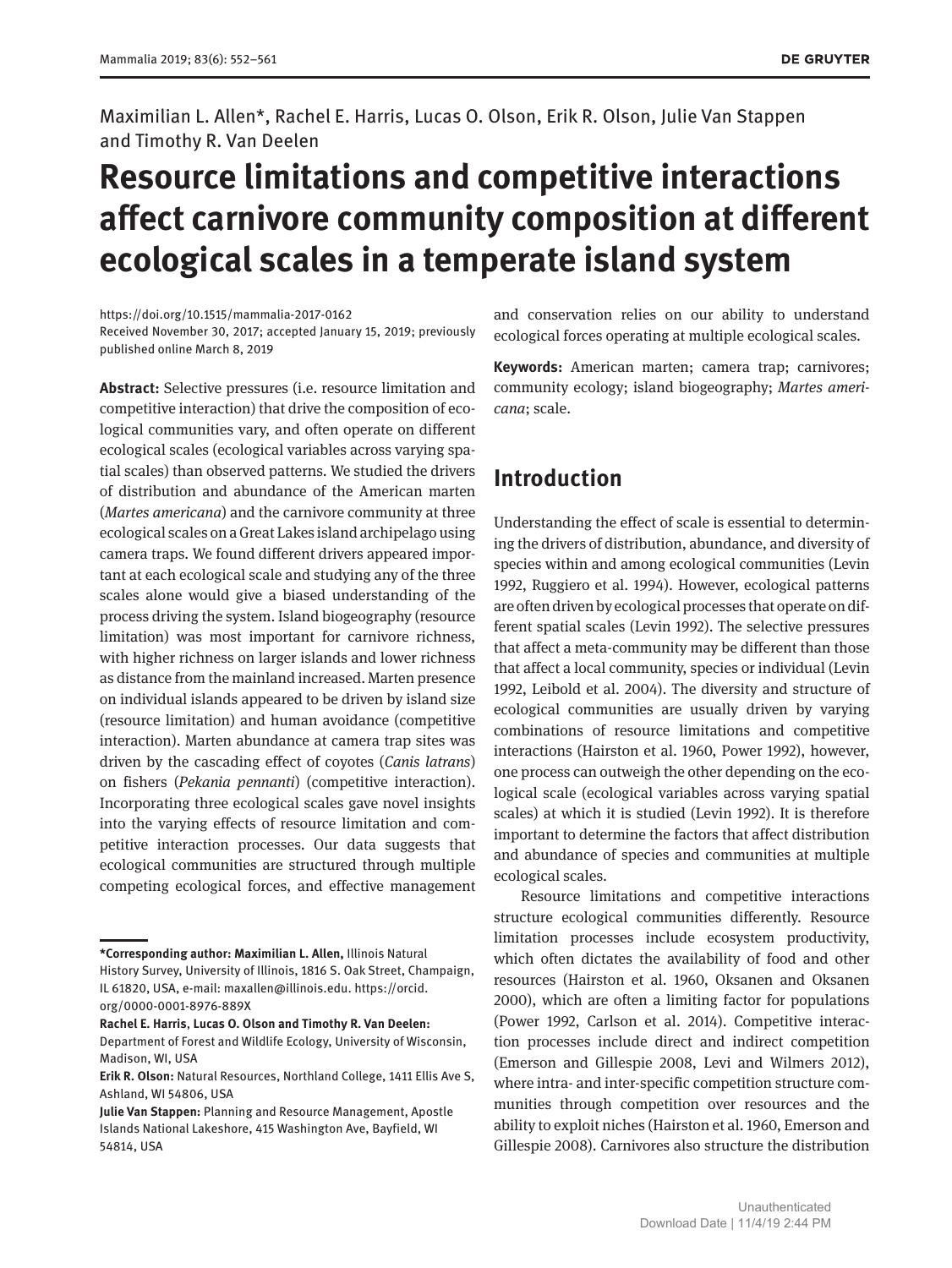and abundance of subordinate species in ecological communities through predation and the fear of predation (Brown et al. 1999, Levi and Wilmers 2012).

Island biogeography is a resource limiting process that affects the availability of resources, species diversity and abundance. Island biogeography has shown that the size and isolation of islands affects both abundance and richness of species, as well as immigration and extinction rates (MacArthur and Wilson 1967, Simberloff 1974, Whittaker and Fernandez-Palacius 2007). However, to date there have been limited studies of the effects of island biogeography on either temperate inland communities or complex mammalian species. Most studies of island biogeography have occurred in tropical systems with innately high levels of biodiversity that are concentrated at lower trophic levels (Whittaker and Fernandez-Palacius 2007), with few studies that focus on temperate or inland systems. Temperate inland systems may be affected by island biogeography differently than tropical systems, due to lower levels of diversity and other factors, such as seasonal effects, that can increase stochasticity and variation in temperate ecological communities (Leibold et al. 2004). Factors affecting the distribution and abundance of species that occupy higher trophic levels, including carnivores, can also be more complex (Ripple et al. 2014).

Carnivores are complex species that are important for maintaining ecological function in communities (Estes et al. 2011, Ripple et al. 2014), but whose populations can be affected by many factors. Carnivores tend to have low population densities (Ripple et al. 2014), and their populations and behaviors can be affected by availability of preferred habitat and prey abundance (Carlson et al. 2014, Ripple et al. 2014). They are also affected by sympatric competition with other carnivores that exploit similar food resources and ecological niches (Hairston et al. 1960, Levi and Wilmers 2012). This is especially important for smaller carnivores that attempt to use areas with abundant prey while simultaneously avoiding areas frequently used by dominant sympatric competitors (Lesmesiter et al. 2015, Wang et al. 2015). The complexity of these interactions is highlighted by cascading effects within the carnivore community, where apex carnivores release subordinate small carnivores from competitive pressure by reducing the abundance of dominant mesocarnivores either in the system (Levi and Wilmers 2012) or at a particular resource (Allen et al. 2015).

Our focal species was the American marten (*Martes americana*, Turton, 1806). American martens are a small, opportunistic carnivore which are state-endangered in Wisconsin (Woodford and Dumyham 2011, Allen et al. 2018b). Shrews (*Blarina* sp*., Sorex* sp.), lagomorphs

(*Leporidae* spp*.*), and White-tailed deer (*Odocoileus virginianus* (Zimmermann, 1780)) carrion compose a major portion of Martens diet (Zielinski and Duncan 2004, Carlson et al. 2014). They are habitat specialists associated with mature northern forests and are of cultural importance to the Ojibwe tribes native to the area (Allen et al. 2018b). Martens were found recently within the Apostle Islands National Lakeshore (APIS) after 50 years of apparent absence (Allen et al. 2018b), prompting questions about their abundance and distribution throughout the system.

We deployed camera traps over 2 years on 13 islands within the Apostle Islands National Lakeshore to document carnivore distribution and abundance. Our objectives were to determine the drivers of distribution and abundance of martens and the carnivore community in a Great Lakes island archipelago. We used an *a-priori* modeling framework to use our knowledge of the system to test biologically relevant hypotheses at three different ecological scales in order to understand the dynamics of carnivores and martens in the system. Our specific objectives were to: (1) determine the drivers of carnivore richness among different islands; (2) determine the drivers of marten presence and absence among different islands; (3) determine the drivers of marten abundance at each camera trap site. We considered potential drivers including competitive interactions with larger carnivores and resource limitation in the form of preferred habitat and prey availability at each scale. Testing the drivers of the abundance and distribution of the carnivore community in a temperate island system at multiple scales has the potential for novel insights into the varying effects of resource limitation and competitive interaction processes, including island biogeography and cascading effects.

## **Materials and methods**

#### **Study area**

The Apostle Islands are an archipelago of Pleistocene relict sandstone islands located in southwestern Lake Superior, WI, USA. APIS was established in 1970, protecting 21 of the 22 islands. The archipelago is in the transition zone between northern boreal coniferous forest and deciduous forest, creating diverse vegetative structure (Judziewicz and Koch 1993). Microclimatic conditions and vegetative communities are variable between islands depending on the island size, elevation and location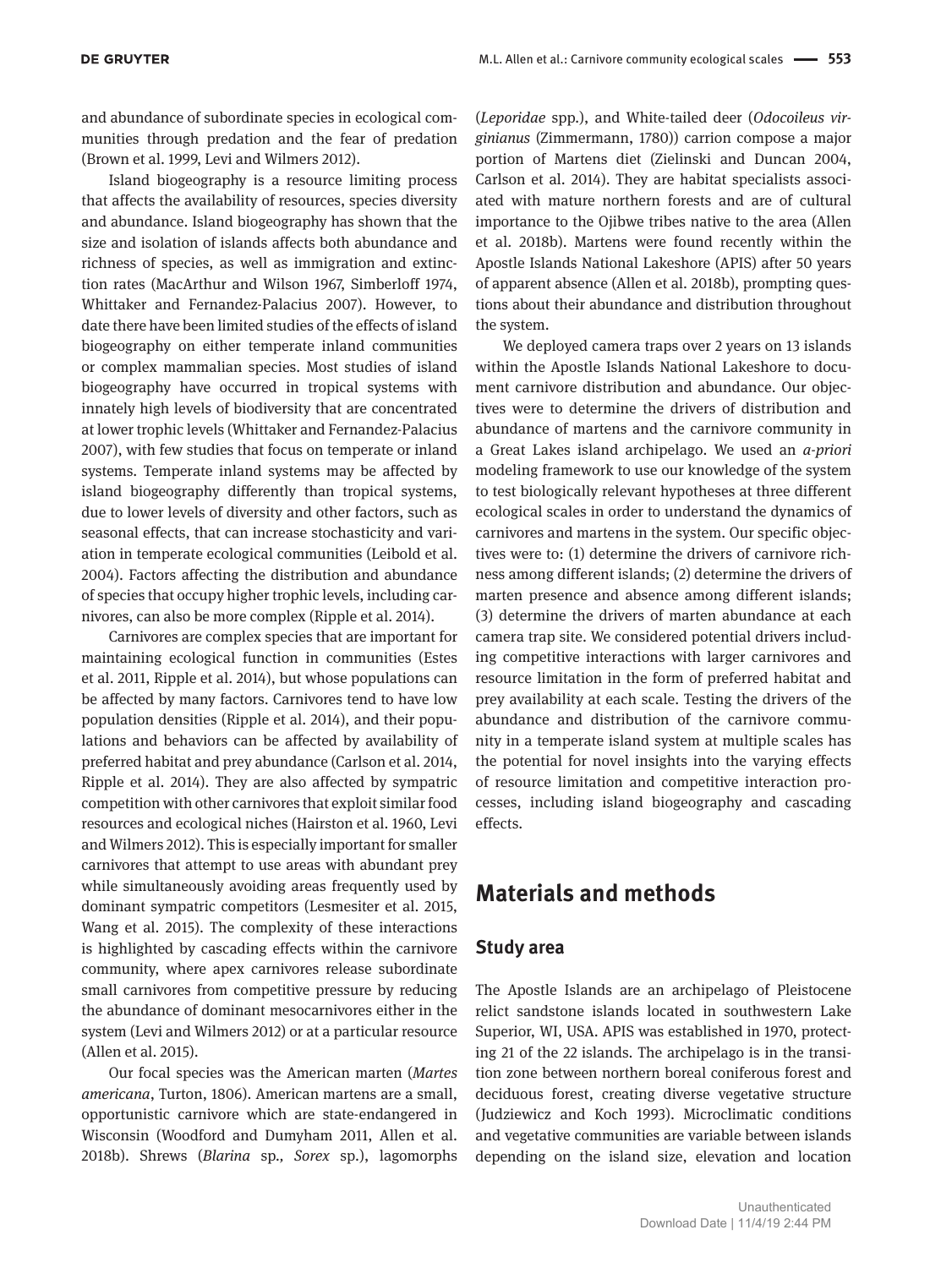within Lake Superior (Judziewicz and Koch 1993; Supplementary material 1). The average temperature for the duration of this study was 4.4°C, with minimum and maximum temperatures ranging from −30.0°C to 32.8°C, and mean annual precipitation was 82.8 cm of rainfall and 197.4 cm of snowfall (Allen et al. 2018a). Ice cover in the Bayfield harbor, which is indicative of overall lake trends, has decreased about 3 days/decade over the past 150 years (Howk 2009), and the ice season has begun an average of 11.7 days later and ended 3.0 days earlier every decade since 1975 (Howk 2009).

### **Field methods**

We systematically deployed 91 camera traps (Hyperfire Model, Reconyx, Holmen, WI, USA) on APIS beginning in September 2014 and ending in June 2016, but four of our camera traps did not function and we excluded them from our analyses. To choose target deployment sites, we overlaid a 1 km2 grid on satellite imagery of the islands and placed target locations at the center of cells with >50% of surface area on land. On Stockton Island, four deployment locations were randomly omitted due to a shortage of camera traps. In subsequent camera deployments, we adjusted camera trap density (*y*, cameras/km2 ) using a power law curve based on island size (*x*, km2 ) to ensure smaller islands were surveyed more intensively. We used the following power law curve equation:

#### $y = 2.0826x^{-0.369}$

On Oak Island, two camera trap locations were omitted according to our power law curve for camera trap density. We omitted one location that was in an area of high human use and a second location due to access issues (e.g. steep ravine). For some of the smaller islands (i.e. Cat, Devils, Ironwood, Raspberry and North Twin) we relaxed our >50% of grid cell surface area on land to ensure adequate camera trap densities.

We used standardized procedures and targeted finescale landscape features to maximize detections of carnivores (i.e. camera trap height, orientation, focal area structure) while placing camera traps (O'Connell et al. 2011). From each target deployment location, we walked concentric circles until we intersected animal sign, a clearing, trail or other site with above-average probability of capturing large mammals. We typically selected more open areas that contained a downed tree with few branches. We set the camera traps 0.75–1 m off the ground and 3–7 m away from the chosen site, and programmed camera traps

to take a series of 3–5 photos when they detected motion and no refractory period between trigger events. On each island, we randomly assigned a lure treatment to half of the camera trap sites for that island. These sites received a commercial predator trapping scent lure (Caven's Gusto, Minnesota Trapline Products Inc., Pennock, MN, USA) during the first 6-month deployment, and later we rotated sites and all previously non-lured sites received lure during the second 6-month deployment. Effectively, scent lure was present at half of sites in any given season to account for seasonal variation in detection. We placed aerial call lures (~3–4 m) and local lures (on downed woody vegetation) to draw carnivores into the camera traps detection area. We returned to each camera trap at approximately 6-month intervals to replace batteries and memory cards. We measured habitat variables which may influence carnivore communities through spatial data layers in a GIS (ArcMap 10.3; ESRI 2014). Vegetative characteristics were calculated within a 100 m buffer around each camera site using an open access data layer, Wiscland 2.0 (Wiscland 2016). Within each buffer, we calculated the proportion of the habitat that was composed of pine, mixed hardwood, and northern hardwood (see Wiscland 2.0 user guide for classification details).

#### **Statistical analyses**

We used program R version 3.3.1 (R Core Team 2016) for all of our statistical analyses. To calculate total trap nights, we first determined if a camera trap was fully operational for the duration of its deployment. Based on natural breaks in the distribution of days between capture events, if a camera trap did not take a photo in >28 days we assumed that it malfunctioned due to low battery power or extreme temperatures, and these periods were excluded from our calculations. If the camera trap resumed taking multiple photos after a >28-day period of no detections, we considered it reactivated.

We defined a photo event as any series of photos (as programmed) triggered by a human or wildlife species. To avoid pseudo-replication, we considered consecutive photo captures of the same species within 30 min to be the same event (Naing et al. 2015, Wang et al. 2015). We totaled the number of independent events (*E*) for each species, and determined their relative abundance (*RA*) at each camera trap as:

#### $RA = (E / TN) \times 100$

where *TN* is the total number of trap nights that the camera trap was operational. We calculated carnivore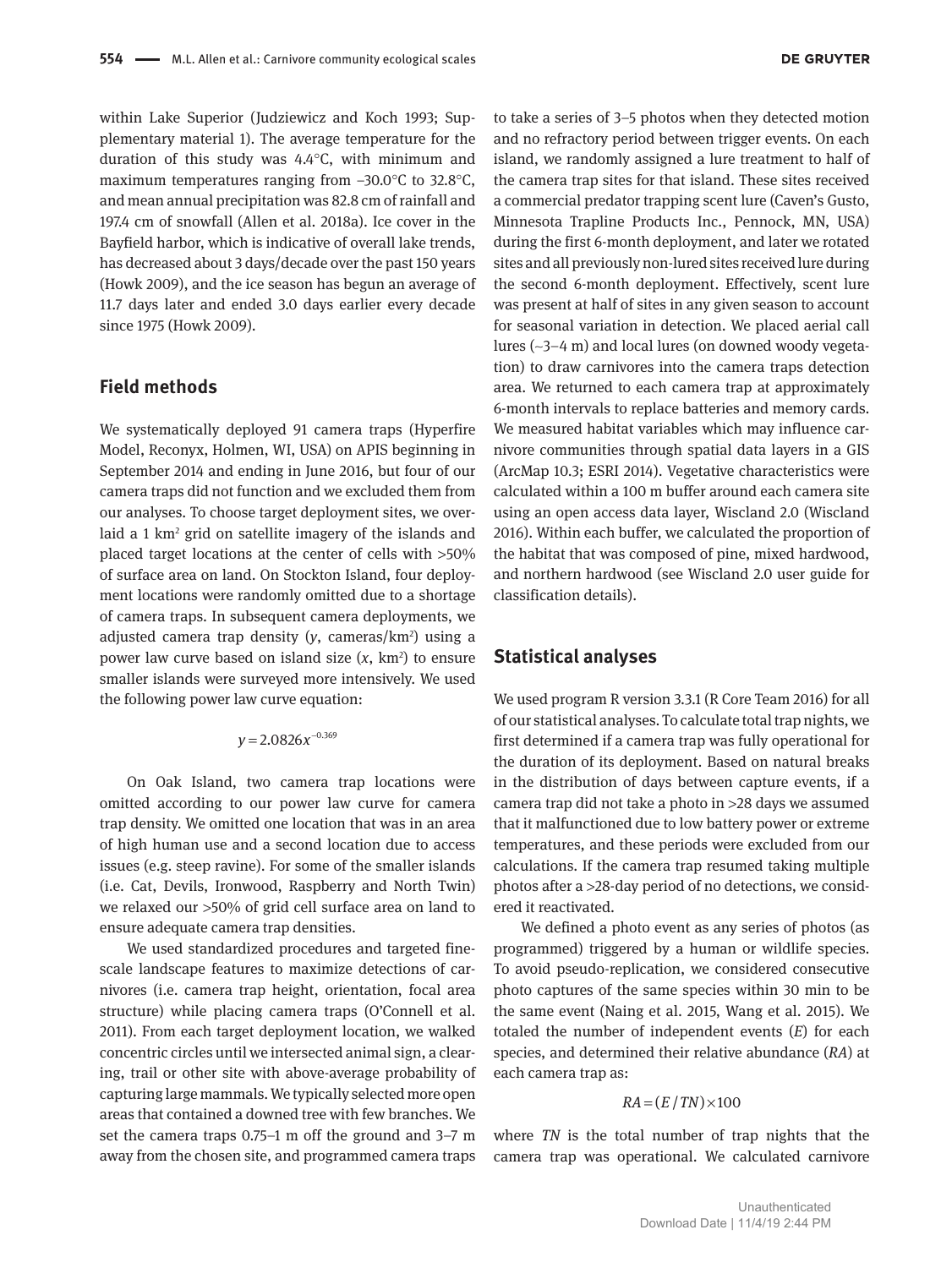species richness as the number of terrestrial carnivores documented on a given island.

We used a series of *a-priori* generalized linear models (GLMs) with standardized variables (Table 1), using a suite of models to understand the drivers of three dependent variables at different scales: carnivore richness at the island level, marten presence/absence at the island level, and marten abundance at the site level. We compared models using Akaike information criterion (AIC) weight, using AICc values in each of our models due to low sample sizes (Burnham and Anderson 2002). When interpreting models we considered any model with ΔAIC < 2 to have substantial support and any model with ΔAIC < 4 to be biologically relevant (Burnham and Anderson 2002).

**Table 1:** Individual variables considered in creating *a-priori* models of carnivore richness, marten presence, and marten abundance on the Apostle Island National Lakeshore, WI, USA.

| Name               | Symbol      | <b>Description</b>                              |  |
|--------------------|-------------|-------------------------------------------------|--|
| Bobcat abundance   | <b>BCAB</b> | RA of bobcats at camera trap site               |  |
| Coyote abundance   | <b>CYAR</b> | RA coyotes at camera trap site                  |  |
| Deer abundance     | <b>DFAB</b> | RA of deer at camera trap site                  |  |
| Elevation          | <b>ELEV</b> | The maximum elevation (m) of<br>the island      |  |
| Fisher abundance   | <b>FIAB</b> | RA of fishers at camera trap site               |  |
| Gray wolf          | <b>GWAB</b> | RA of gray wolves at camera trap                |  |
| abundance          |             | site                                            |  |
| Hardwood habitat   | HAHA        | Area of hardwood habitat within<br>100 m radius |  |
| Human abundance    | <b>HUAB</b> | RA of people at camera trap site                |  |
| Inter-island       | ISDI        | Distance to the nearest island                  |  |
| distance           |             | (km)                                            |  |
| Island size        | ISS7        | Total area of the island (km <sup>2</sup> )     |  |
| Lagomorph          | LGAB        | RA of lagomorphs at camera trap                 |  |
| abundance          |             | site                                            |  |
| Mean coyote        | MCAB        | Mean RA coyotes across camera                   |  |
| abundance          |             | trap sites on island                            |  |
| Mean fisher        | <b>MFAR</b> | Mean RA of fishers across camera                |  |
| abundance          |             | trap sites on island                            |  |
| Mean human         | <b>MHAB</b> | Mean RA of people across camera                 |  |
| abundance          |             | trap sites on island                            |  |
| Mixed hardwood     | MIHA        | Area of mixed hardwood habitat                  |  |
| habitat            |             | within 100 m radius                             |  |
| Mainland distance  | MLDI        | Distance to mainland Wisconsin                  |  |
| Mean trap nights   | MTRP        | Mean number of trap nights                      |  |
|                    |             | across camera traps on island                   |  |
| Pine habitat       | PIHA        | Area of pine habitat within 100 m<br>radius     |  |
| Red fox abundance  | RFAB        | RA of red foxes at camera trap site             |  |
| Squirrel abundance | SQAB        | RA of squirrels at camera trap site             |  |
| Trap nights        | <b>TRAP</b> | Number of trap nights at camera<br>trap site    |  |

RA, relative abundance.

To determine the drivers of carnivore richness at the island level we tested among seven *a-priori* models (Table 2). We used a Gaussian GLM with an identity link for each model, with the richness of carnivores as our dependent variable. To determine the drivers of marten presence/absence at the island level we tested among six *a-priori* models (Table 2). We used a binomial GLM with a logit link for each model, with whether martens were detected on a given island as our dependent variable. To determine the drivers of marten abundance at the site level we tested among seven *a-priori* models (Table 2). We used zero-inflated Poisson (ZIP) models in the *pscl* package (Zeileis et al. 2008, Jackman 2015), because ZIP models effectively account for the presence of non-informative, structural zeros in a binomial model followed by a Poisson model with non-informative zeros accounted for. We held trap nights and island size constant as predictors of non-informative zeros in the binomial process, and changed the variables as noted in Table 2 for each model in the Poisson process.

## **Results**

We had 87 functioning camera traps, with a mean of 6.7  $(\pm 2.3 \text{ SE})$  camera traps per island (range $=1$ –30), and our density averaged 1.23 ( $\pm 0.19$  SE, range $= 0.74 - 3.08$ ) functioning camera traps/ km2 . We collected 93,515 photographs (not including time-lapse photographs) across 18,761 trap nights. This included 3592 wildlife events, of which 1076 were carnivore events. We documented 88 marten events on five of 13 islands (Figure 1). We detected 13 other mammal species or groups, including black bear (*Ursus americanus* (Pallas, 1780)), bobcat (*Lynx rufus* (Schreber, 1777)), coyote (*Canis latrans* (Say, 1823)), fisher (*Pekania pennanti* (Erxleben, 1777)), gray fox (*Urocyon cinereoargenteus* (Schreber, 1775)), lagomorphs, common raccoon (*Procyon lotor* (L., 1758)), red fox (*Vulpes vulpes* (L., 1758)), squirrels (*Sciuridae* spp.), weasels (*Mustela* spp.), whitetailed deer and gray wolf (*Canis lupus* (L., 1758)). The most commonly detected classifications were squirrels  $(n=1506)$ , black bears  $(n=581)$  and lagomorphs  $(n=359)$ , while the least common were raccoons  $(n=5)$  and weasels  $(n=1)$  (Supplementary material 2).

Our top model for carnivore richness (Figure 1), Immigration Island Biogeography ( $\mu$ AIC<sub>c</sub> = 0.57), had twice as much support as any other model to explain the distribution of carnivore richness among islands (Table 3). Among the variables in the model, island size had a positive coefficient  $(6=0.19)$ , while distance to mainland had a negative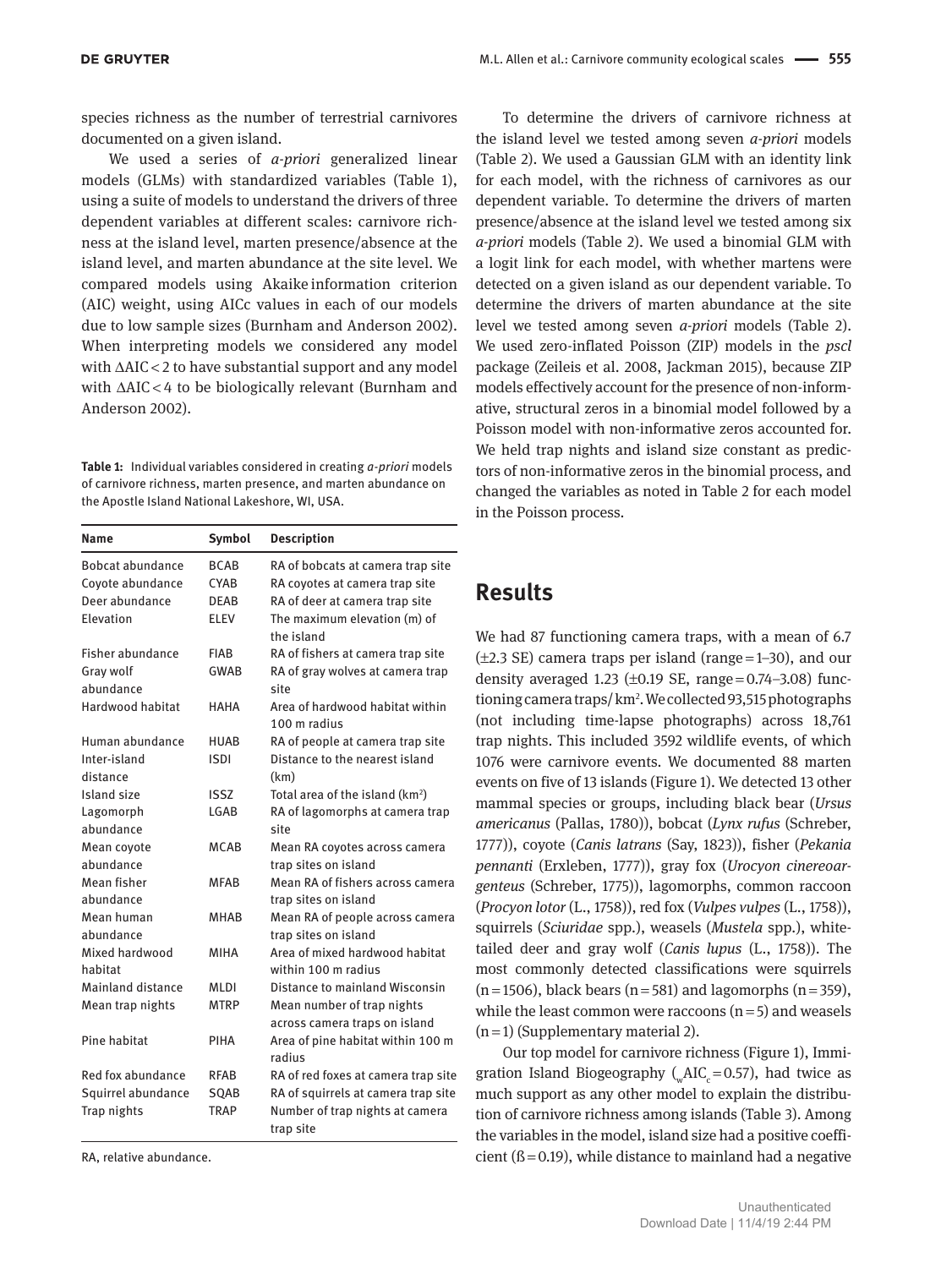| VALL IIC                           |
|------------------------------------|
|                                    |
|                                    |
|                                    |
|                                    |
|                                    |
|                                    |
| $\vdots$                           |
|                                    |
| $\vdots$                           |
|                                    |
|                                    |
|                                    |
|                                    |
| $\cdots$ and $\cdots$ and $\cdots$ |
|                                    |
|                                    |
|                                    |
|                                    |
|                                    |
|                                    |
|                                    |
|                                    |
|                                    |
|                                    |
| ここ こうこう                            |
|                                    |
|                                    |
|                                    |
|                                    |
|                                    |
| )<br>5<br>5                        |
|                                    |
| J                                  |
|                                    |
|                                    |
|                                    |
| ים פנטן טפוניםן כי                 |
|                                    |
|                                    |
|                                    |
|                                    |
| בוא מני נוווי כב בכטוט             |
|                                    |
|                                    |
|                                    |
|                                    |
|                                    |
|                                    |
|                                    |
|                                    |
|                                    |
| r n n n n n n n n r                |
|                                    |
| b Inc<br>Ó                         |
| $le 2$ :                           |
|                                    |
|                                    |
|                                    |

| Name                  | <b>Scale</b> | Variables                                      | Hypothesis                                                                                                                                               |
|-----------------------|--------------|------------------------------------------------|----------------------------------------------------------------------------------------------------------------------------------------------------------|
| Island Size           | Richness and | IS <sub>SZ</sub>                               | Larger islands will have greater carnivore richness and likelihood of martens being                                                                      |
|                       | presence     |                                                | present (MacArthur and Wilson 1967, Whittaker and Fernandez-Palacius 2007)                                                                               |
| Distance to Mainland  | Richness     | <b>MLDI</b>                                    | Islands that are closer to the mainland or to other islands will have greater<br>carnivore richness (MacArthur and Wilson 1967, Whittaker and Fernandez- |
|                       |              |                                                | Palacius 2007)                                                                                                                                           |
| Immigration Island    | Richness and | $ISSZ + MLD$                                   | Islands that are closer to the mainland will have greater carnivore richness and                                                                         |
| Biogeography          | presence     |                                                | likelihood of martens being present (MacArthur and Wilson 1967, Whittaker and<br>Fernandez-Palacius 2007)                                                |
| Isolation Island      | Richness and | $ SSZ + ISDI + MLD$                            | Larger islands that are closer to the mainland or to other islands will have greater                                                                     |
| Biogeography          | presence     |                                                | carnivore richness and likelihood of martens being present (MacArthur and Wilson                                                                         |
|                       |              |                                                | 1967, Whittaker and Fernandez-Palacius 2007)                                                                                                             |
| Island Size and       | Richness     | $ISSZ + ELEV$                                  | Larger islands with broad elevation gradients will provide more ecological niches                                                                        |
| Elevation             |              |                                                | and increase carnivore richness (Oksanen and Oksanen 2000, Whittaker and                                                                                 |
|                       |              |                                                | Fernandez-Palacius 2007)                                                                                                                                 |
| Trapping Effort       | Richness     | TRAP                                           | Carnivore richness is simply based on the number of camera trap nights rather                                                                            |
|                       |              |                                                | than biological factors                                                                                                                                  |
| Human Avoidance       | Richness and | MHAB (R and P),                                | Carnivores avoid human activity and islands/sites with greater human activity                                                                            |
|                       | presence and | HUAB(A)                                        | will have less carnivore richness, likelihood of marten presence, and marten                                                                             |
|                       | abundance    |                                                | abundance (Zielinski et al. 2008, Wang et al. 2015)                                                                                                      |
| Direct Competition    | Presence and | MFAB(P)                                        | Competition between fishers and martens for similar resources suggests that                                                                              |
|                       | abundance    | FIAB (A)                                       | islands/sites with higher relative abundance of dominant fishers will be less                                                                            |
|                       |              |                                                | reduce the likelihood of presence and abundance of subordinate martens (Fisher                                                                           |
|                       |              |                                                | et al. 2012, Zielinski and Duncan 2004)                                                                                                                  |
| Cascading Competition | Presence and | $MFAB \times MCAB$ (P), $FIAB \times CYAB$ (A) | Mesopredator release theory suggests islands/sites with more coyotes will have                                                                           |
|                       | abundance    |                                                | fewer fishers and, as a result, be more likelihood of presence and abundance of                                                                          |
|                       |              |                                                | martens (Levi and Wilmers 2012, Allen et al. 2015)                                                                                                       |
| Carnivore Avoidance   | Abundance    | $RFAB + CYAB + GWAB + BCAB + FIAB$             | Sites where the risk of interference competition and mortality from larger                                                                               |
|                       |              |                                                | carnivores is high will have fewer martens (Brown et al. 1999, Fisher et al. 2012,                                                                       |
|                       |              |                                                | Lesmesiter et al. 2015, Wang et al. 2015)                                                                                                                |
| Hunted Prey           | Abundance    | $SQAB + LGAB$                                  | Sites with higher abundances of mammalian prey items will have more martens                                                                              |
| Abundance             |              |                                                | (Zielinski and Duncan 2004, Carlson et al. 2014)                                                                                                         |
| Available Food        | Abundance    | $SQAB + LGAB + DEAB$                           | Sites with higher abundances of mammalian prey items and carrion to scavenge                                                                             |
| Abundance             |              |                                                | from will have more martens (Zielinski and Duncan 2004, Carlson et al. 2014)                                                                             |
| Habitat Suitability   | Abundance    | PIHA + HAHA + MIHA                             | Martens will prefer complex or coniferous upland forest habitats and sites with                                                                          |
|                       |              |                                                | higher proportions/larger patches of these will support more martens (Gilbert                                                                            |
|                       |              |                                                | et al. 1997, Thompson et al. 2012)                                                                                                                       |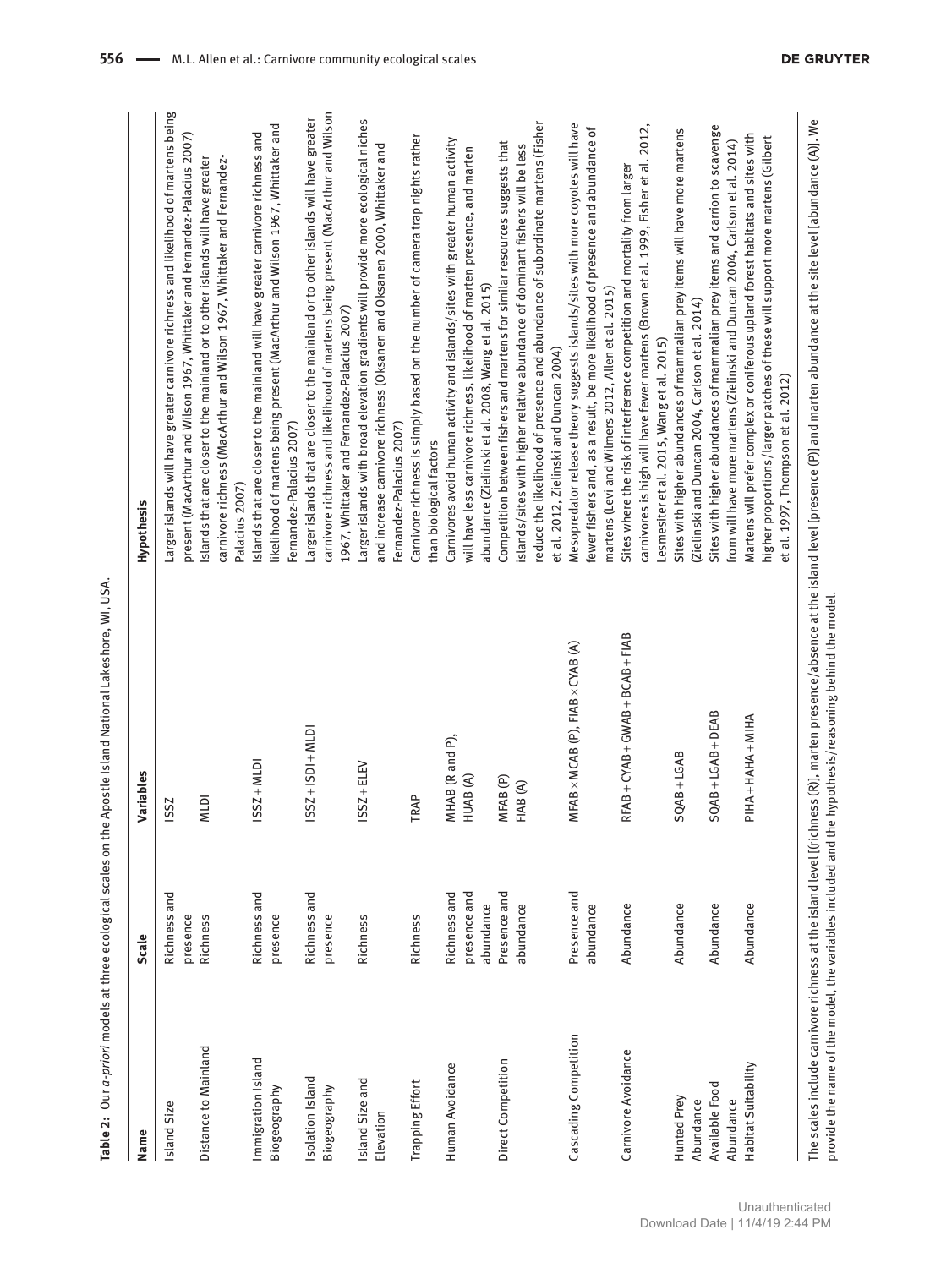

**Figure 1:** The carnivore richness (indicated by the number associated with an island) and the presence/absence of American martens (indicated by shaded or not for each island) on the Apostle Islands National Lakeshore, WI, USA from September 2014 to June 2016.

| Table 3: Results of our model comparisons of carnivore richness at the island level, marten presence/absence at the island level, and |
|---------------------------------------------------------------------------------------------------------------------------------------|
| marten abundance at the site level, with individual models ranked based on their AIC <sub></sub> .                                    |

| <b>Model name</b>                    | AIC,   | <b>AAIC</b> | $\mathsf{AIC}_{c}$ | Cumulative "AIC, |
|--------------------------------------|--------|-------------|--------------------|------------------|
| Carnivore richness                   |        |             |                    |                  |
| Immigration Island Biogeography      | 39.29  | 0.00        | 0.58               | 0.58             |
| <b>Island Size and Elevation</b>     | 40.85  | 1.56        | 0.27               | 0.85             |
| <b>Island Size</b>                   | 42.95  | 3.66        | 0.09               | 0.94             |
| <b>Isolation Island Biogeography</b> | 43.85  | 4.56        | 0.06               | 1.00             |
| <b>Distance to Mainland</b>          | 63.48  | 24.19       | 0.00               | 1.00             |
| <b>Trapping Effort</b>               | 63.64  | 24.36       | 0.00               | 1.00             |
| Human Avoidance                      | 68.02  | 28.74       | 0.00               | 1.00             |
| Marten presence/absence              |        |             |                    |                  |
| <b>Island Size</b>                   | 21.01  | 0.00        | 0.36               | 0.36             |
| Human Avoidance                      | 21.07  | 0.16        | 0.33               | 0.69             |
| <b>Direct Competition</b>            | 22.52  | 1.51        | 0.17               | 0.86             |
| Immigration Island Biogeography      | 23.72  | 2.71        | 0.09               | 0.96             |
| <b>Isolation Island Biogeography</b> | 25.48  | 4.47        | 0.04               | 0.99             |
| <b>Cascading Competition</b>         | 29.30  | 8.28        | 0.01               | 1.00             |
| Marten abundance                     |        |             |                    |                  |
| <b>Cascading Competition</b>         | 246.88 | 0.00        | 0.53               | 0.53             |
| Human Avoidance                      | 248.09 | 1.21        | 0.29               | 0.83             |
| <b>Hunted Prey Abundance</b>         | 250.61 | 3.74        | 0.08               | 0.91             |
| Available Food Abundance             | 251.77 | 4.90        | 0.05               | 0.95             |
| <b>Habitat Suitability</b>           | 252.63 | 5.76        | 0.03               | 0.98             |
| <b>Direct Competition</b>            | 254.66 | 7.78        | 0.01               | 0.99             |
| Carnivore Avoidance                  | 256.08 | 9.20        | 0.01               | 1.00             |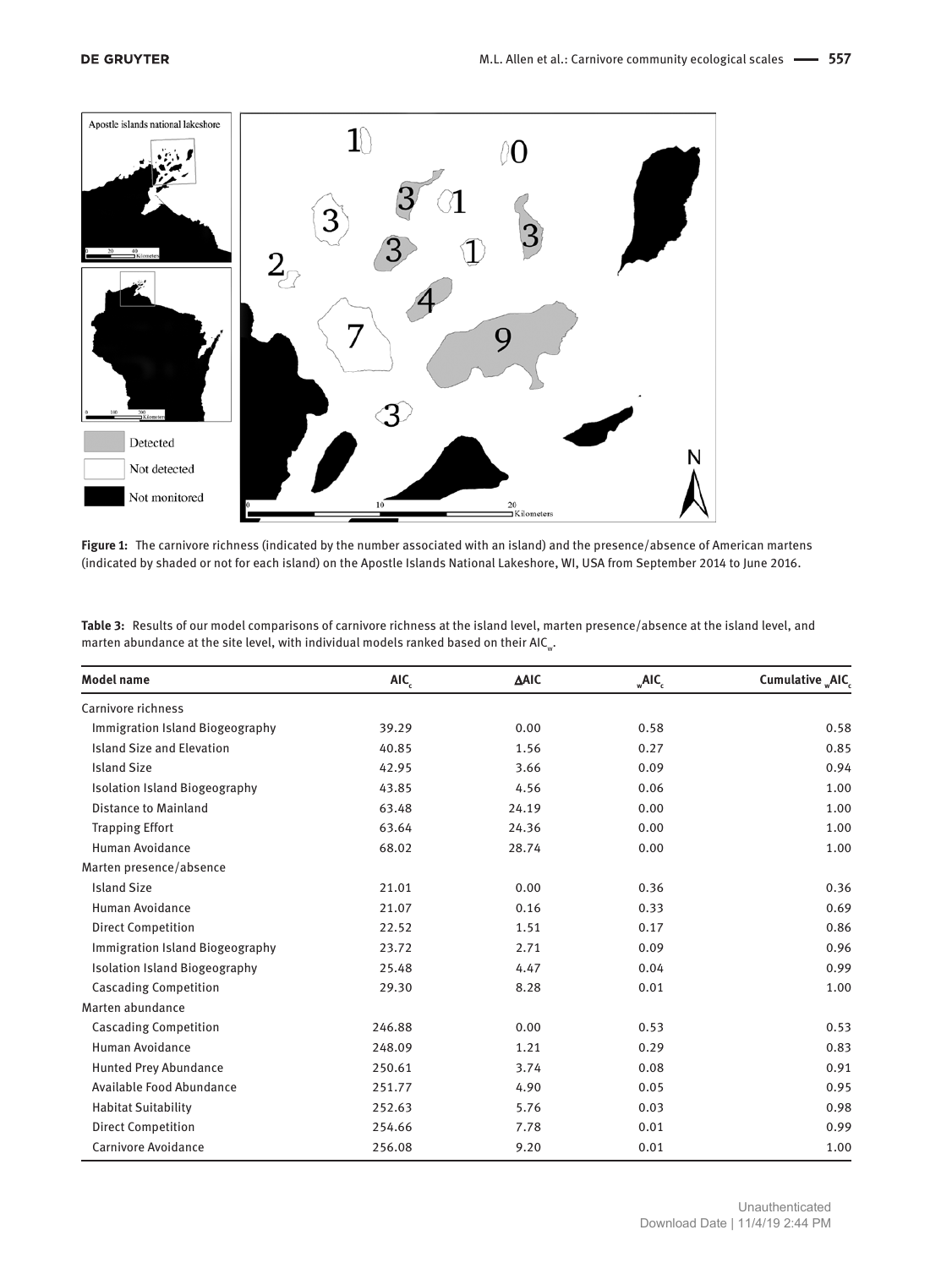

**Figure 2:** The effects of "Immigration Island Biogeography" (island size and distance from mainland) on carnivore richness on the Apostle Islands National Lakeshore, WI, USA from September 2014 to June 2016.

coefficient (β = -0.11) (Figure 2). Our second-best model, Island Size and Elevation ( $\mu$ AIC<sub>c</sub> = 0.26,  $\beta_{\text{island size}} = 0.17$ ,  $\beta_{\text{elevation}}$ =0.02), also had substantial support, while our Island Size Model ( $\Delta$ IC<sub>c</sub> = 0.09, β = 0.22) was biologically relevant.

Our top models for marten presence (Figure 1) at the island level were Island Size ( $\mu$ AIC<sub>c</sub> = 0.36, β = 0.07) and Human Avoidance ( $\mu$ AIC = 0.33,  $\beta$  = − 0.49) (Table 3).

Direct competition ( $\Delta IC = 0.17$ ,  $\beta = -0.01$ ) also had substantial support, while Immigration Island Biogeography was biologically relevant ( $_{w}$ AIC<sub>c</sub> = 0.09,  $\beta_{\text{island size}}$  = 0.10,  $\beta_{\text{maintland distance}} = 0.10$ ).

Our top model for marten abundance at the site level (Figure 3), Cascading Competition ( $\mu$ AIC = 0.53), had nearly twice as much support as any other model to explain the abundance of martens at camera trap sites (Table 3). In this model, both coyotes and fishers had negative coefficients for marten abundance ( $\beta_{\text{control}} = -0.18$ ,  $\beta_{\text{fisher}} = -1.60$ , but their interaction had a stronger positive coefficient ( $β = 8.59$ ). Our second-best model, Human Avoidance ( $\Delta IC = 0.29$ , ß = −1.51), also had substantial support, while Hunted Prey Abundance  $(MC = 0.08,$  $\beta_{\text{squired}} = 0.02$ ,  $\beta_{\text{lagomorph}} = -0.03$ ) was biologically relevant.

## **Discussion and conclusion**

Our study showed that different processes appeared important at each scale tested and highlights the importance of understanding the drivers of the distribution and abundance of wildlife populations at multiple ecological scales



**Figure 3:** Distribution and relative abundance of American martens detected at camera trap sites on the Apostle Islands National Lakeshore, WI, USA from September 2014 to June 2016.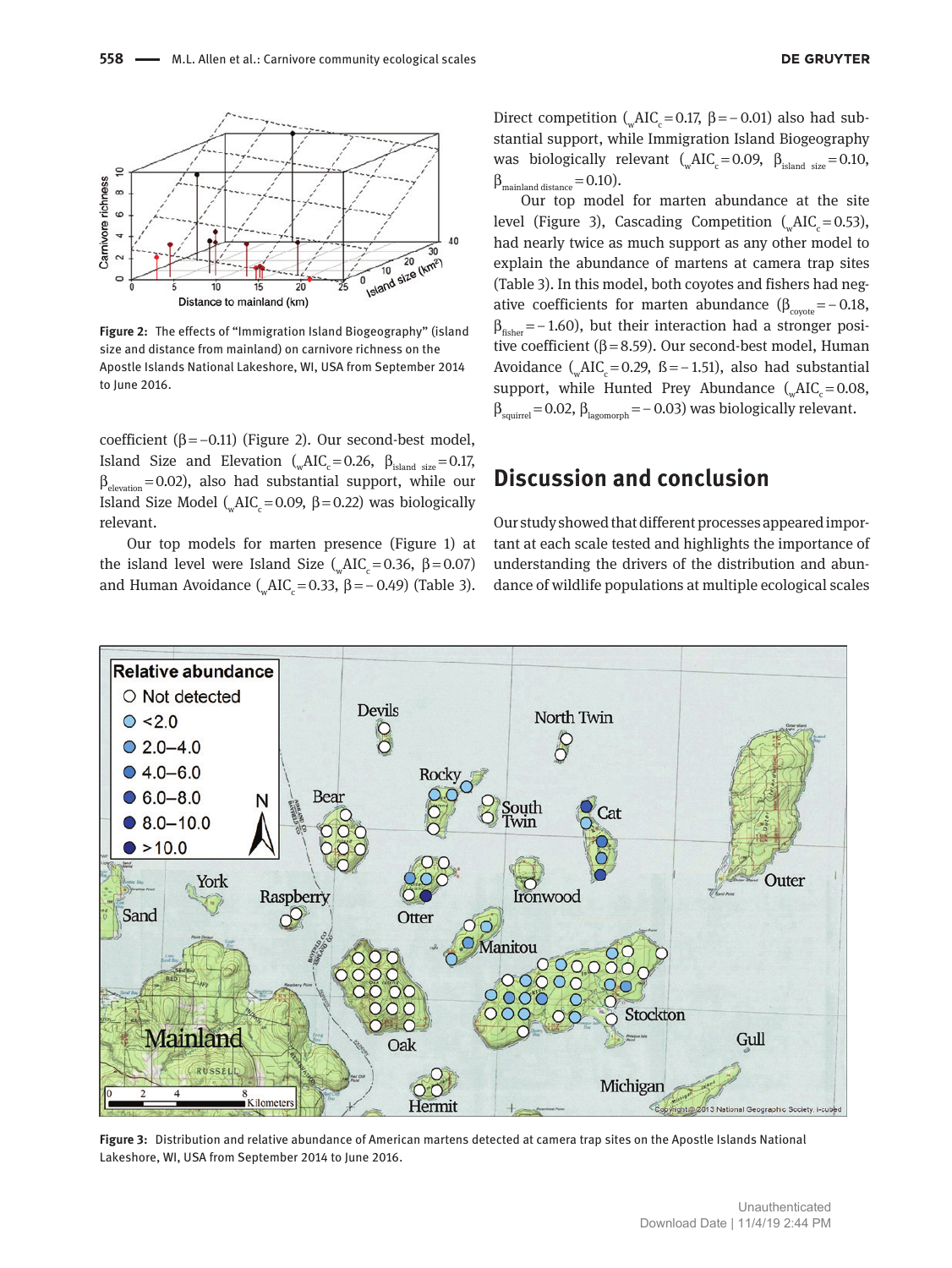(e.g. Levin 1992, Ruggiero et al. 1994). Carnivore richness at the island level appeared to be driven by resource limitation (island biogeography; MacArthur and Wilson 1967, Whittaker and Fernandez-Palacius 2007), while American marten presence at the island level appeared to be a combination of resource limitation (island size; MacArthur and Wilson 1967, Whittaker and Fernandez-Palacius 2007) and competitive interaction (human avoidance; Zielinski et al. 2008, Wang et al. 2015), and marten abundance at the site level appeared to be driven by competitive interactions (cascading carnivore interactions; Levi and Wilmers 2012, Allen et al. 2015). If studied alone, any of our three scales could give a biased understanding of the factors driving the system (e.g. Levin 1992, Ruggiero et al. 1994), but incorporating three levels of ecological scale, gave a more complete picture of the processes behind the abundance and distribution of the carnivore community in a temperate archipelago. Each island likely acts as a local community within the meta-community (Leibold et al. 2004), and communities should be relatively stable in any given moment due to the defined geographic limits of the island. However, it is likely the interaction of these processes on and among islands that move marten distribution and abundance towards an equilibrium (Hairston et al. 1960, Power 1992), and community dynamics will change over time as carnivore species colonize or become extinct from given islands.

Island biogeography is a critical theory in ecology, used to explain the distribution and abundance of wildlife species (MacArthur and Wilson 1967, Simberloff 1974, Whittaker and Fernandez-Palacius 2007). The effects of island biogeography on carnivore richness in APIS were pronounced, with higher richness on larger islands and lower richness as the distance from the mainland increased. This is an important confirmation that island biogeography is a powerful force in both temperate and inland island systems, as well as with complex mammalian species such as carnivores. Carnivore species in APIS may be dependent on periodic influxes from the mainland or larger islands to maintain their populations, due to demographic stochasticity and the genetic effects of small population size (Whittaker and Fernandez-Palacius 2007, Emerson and Gillespie 2008), as well as the difficulty of dispersal for terrestrial carnivores in island systems. Given the importance of island biogeography in this system, distance from the nearest island had less effect than might be expected (MacArthur and Wilson 1967, Whittaker and Fernandez-Palacius 2007). This is potentially because there was little variation in the distances between the islands that we studied (Supplementary material 1). Inter-island distance may become more important in

the dynamics of the carnivore community in APIS in the future, however, as ice cover likely affects immigration and emigration, and a warming climate appears to be leading to declining ice cover in the system (Howk 2009).

The factors driving American marten presence and absence on islands was our most equivocal, and possibly most complex, ecological scale. This intermediate scale may be the most complex scale if it is where resource limiting (i.e. island size) and competitive interaction (i.e. human avoidance and direct competition with fishers) processes intersect. Island size is likely important as a measure of the resources available (MacArthur and Wilson 1967, Simberloff 1974); while human avoidance (Lesmesiter et al. 2015, Wang et al. 2015), and to a lesser degree direct competition (Zielinski and Duncan 2004, Fisher et al. 2012), were also important, and may interact with island biogeography in complex ways. This was evidenced by martens being absent from Oak Island, which is the second largest island in our study, but also very close to the mainland with a corresponding high human presence and substantial fisher abundance. The interaction of these processes may be responsible for martens more often being found on islands farther from the mainland, and potentially increasing the importance of immigration between islands for martens.

As a small carnivore, American martens are affected by competition with dominant sympatric competitors that exploit similar resources, most notably fishers (Zielinski and Duncan 2004, Fisher et al. 2012). At the camera trap site scale, the abundance of martens appears directly driven by competitive interaction processes but appears to be part of a behavioral cascade (e.g. Allen et al. 2015, Lesmesiter et al. 2015), wherein coyotes appear to spatially limit fisher abundance and release martens from the competitive pressure of fishers. Our other model at the camera trap site scale with substantial support was human avoidance, and human avoidance and direct competition were also the important competitive interaction processes driving marten presence at the island level. These competitive interactions suggest that some aspect of an ecology of fear (Brown et al. 1999), where martens are affected by humans and dominant sympatric competitors (e.g. Fisher et al. 2012, Lesmesiter et al. 2015, Wang et al. 2015) seems to drive marten abundance at the site level.

The importance of resource limitation and competitive interaction processes varied depending on the ecological scale we studied (e.g. Levin 1992, Ruggiero et al. 1994). American martens are notable as the only state endangered mammal in Wisconsin (Woodford and Dumyahn 2011, Allen et al. 2018b), and our results show that it is important to account for multiple scales for effective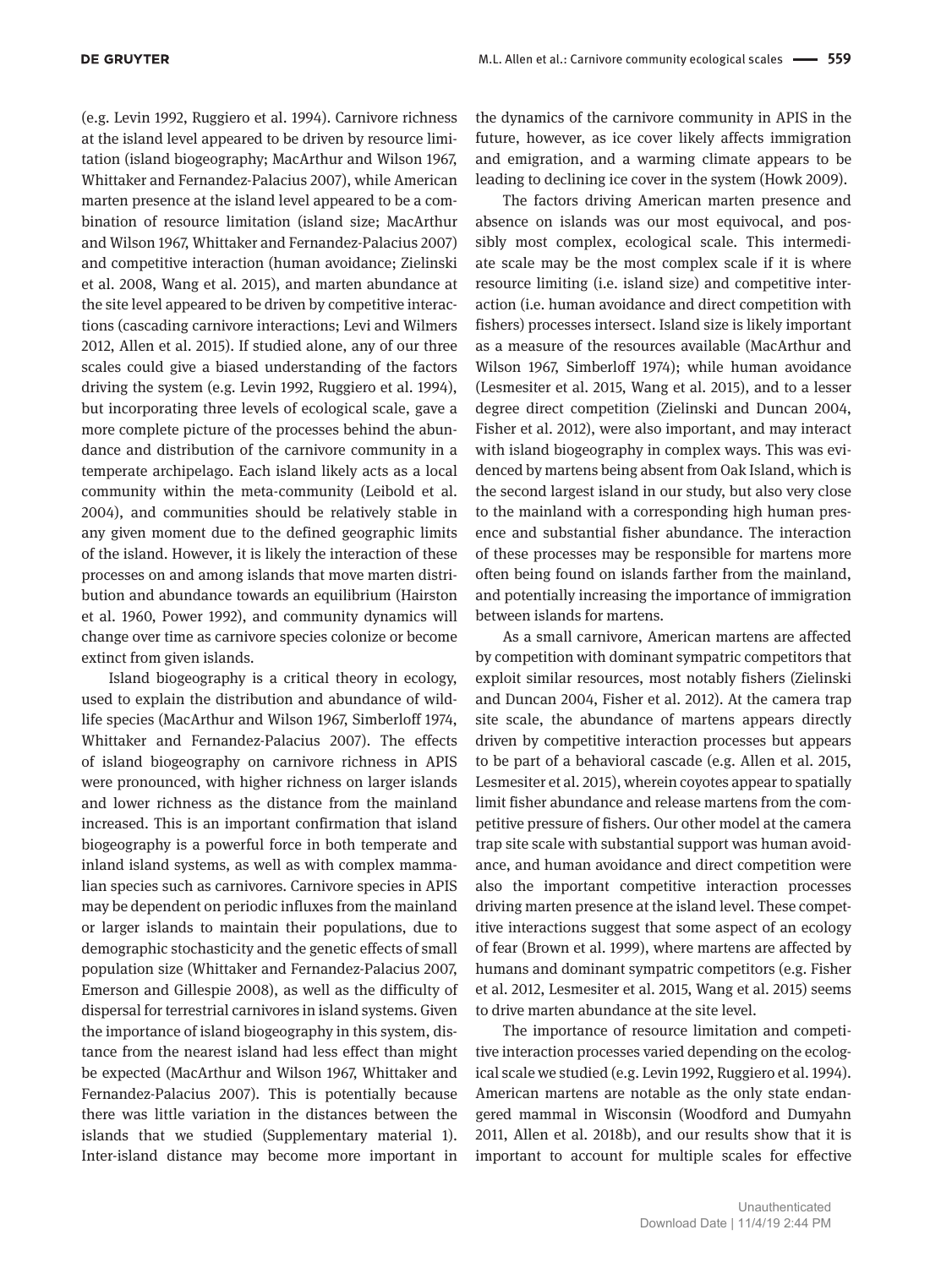**DE GRUYTER** 

management and conservation of species (e.g. Ruggiero et al. 1994). Our study was based on a small snapshot in time (2 years) that likely leads to a relatively stable system, however, studying the carnivore community over a longer time period could show trends in extirpation from and recolonization of islands (Simberloff 1974, Whittaker and Fernandez-Palacius 2007). It is important for future studies to move towards long-term monitoring to elucidate trends in carnivore community dynamics on the islands and mechanisms for how resource limitation and competitive interaction processes affect carnivore populations and communities over time in island systems.

**Acknowledgments:** This project was supported by the Apostle Islands National Lakeshore (GLNF CESU Agreement P14AC01180), Northland College (Department of Natural Resources; Sigurd Olson Professorship in the Natural Sciences; Morris O. Ristvedt Professorship in the Natural Sciences), and the University of Wisconsin (Schorger fund, Department of Forest and Wildlife Ecology; Beers-Bascom Professorship in Conservation). We thank students and technicians from the National Park Service, University of Wisconsin-Madison, and Northland College for their assistance with fieldwork.

## **References**

- Allen, M.L., L.M. Elbroch, C.C. Wilmers and H.U. Wittmer. 2015. The comparative effects of large carnivores on the acquisition of carrion by scavengers. Am. Nat. 185: 822–833.
- Allen, M.L., M.J. Farmer, E.R. Olson, J. Van Stappen and T.R. Van Deelen. 2018a. Is there anybody out there? Occupancy of the carnivore guild in a remote temperate archipelago. Comm. Ecol. 19: 272–280.
- Allen, M.L., B. Wojcik, B.E. Evans, E.E. Iehl, R.E. Barker, M.E. Wheeler, B.E. Peterson, R.L. Dohm, M.A. Mueller, L.O. Olson, B. Ederer, M. Stewart, S. Crimmins, K. Pemble, J. Van Stappen, E. Olson and T.R. Van Deelen. 2018b. Detection of endangered American martens (*Martes americana*) in Apostle Islands National Lakeshore, Wisconsin. Am. Midl. Nat. 179: 294–298.
- Brown, J.S., J.W. Laundre and M. Gurung. 1999. The ecology of fear: optimal foraging, game theory, and trophic interactions. J. Mammal. 80: 385–399.
- Burnham, K.P. and D.R. Anderson. 2002. Model selection and multimodel inference: a practical information—theoretic approach. Springer, New York.
- Carlson, J.E., J.H. Gilbert, J.W. Pokallus, P.J. Manlick, W.E. Moss and J.N. Pauli. 2014. Potential role of prey in the recovery of American martens to Wisconsin. J. Wildl. Manag. 78: 1499– 1504.
- Emerson, B.C. and R.G. Gillespie. 2008. Phylogenetic analysis of community assembly and structure over space and time. Trends Ecol. Evol. 23: 619–630.
- ESRI. 2014. ArcGIS Desktop. Environmental Systems Research Institute, Redlands, CA.
- Estes, J.A., J. Terborgh, J.S. Brashares, M.E. Power, J. Berger, W.J. Bond, S.R. Carpenter, T.E. Essington, R.D., Holt, J.B.C. Jackson, R.J. Marquis, L. Oksanen, T. Oksanen, R.T. Paine, E.K. Pikitch, W.J. Ripple, S.A. Sandin, M. Scheffer, T.W. Schoener, J.B. Shurin, A.R.E. Sinclair, M.E. Soulé, R. Virtanen, D.A. Wardle. 2011. Trophic downgrading of planet Earth. Science 333: 301–306.
- Fisher, J.T., B. Anhold, S. Bradbury, M. Wheately and J.P. Volpe. 2012. Spatial segregation of sympatric marten and fishers: the influence of landscapes and species-scapes. Ecography 36: 240–248.
- Gilbert, J.H., J.L. Wright, D.J. Lauten and J.R. Probst. 1997. Den and rest-site characteristics of American marten and fisher in Northern Wisconsin, p. 135–145. In: (G. Proulx, H.N. Bryant and P.M. Woodard, eds.) Martes: taxonomy, ecology, techniques, and management. Provincial Museum of Alberta, Edmonton, Alberta, Canada. p. 474.
- Hairston, N.G., F.E. Smith and L.B. Slobodkin. 1960. Community structure, population control, and competition. Am. Nat. 94: 421–425.
- Howk, F. 2009. Changes in Lake Superior ice cover at Bayfield, Wisconsin. J. Great Lakes Res. 35: 159–162.
- Jackman, S. 2015. pscl: Classes and Methods for R Developed in the Political Science Computational Laboratory, Stanford University. Department of Political Science, Stanford University. Stanford, California. R package version 1.4.9. URL: <http://pscl.stanford.edu/>
- Judziewicz, E.J. and R.G. Koch. 1993. Flora and vegetation of the Apostle Islands National Lakeshore and Madeline Island, Ashland and Bayfield Counties, Wisconsin. Michigan Botanist 32: 43–189.
- Leibold, M.A., M. Holyoak, N. Mouquet, P. Amarasekare, J.M. Chase, M.F. Hoopes, R.D. Holt, J.B. Shurin, R. Law, D. Tilman, M. Loreau and A. Gonzalez. 2004. The metacommunity concept: a framework for multi-scale community ecology. Ecol. Lett. 7: 601–613.
- Lesmesiter, D.B., C.K. Nielsen, E.M. Schauber and E.C. Hellgren. 2015. Spatial and temporal structure of a mesocarnivore guild in Midwestern North America. Wildl. Monogr. 191: 1–61.
- Levi, T. and C.C. Wilmers. 2012. Wolves-coyotes-foxes: a cascade among carnivores. Ecology 93: 921–929.
- Levin, S.A. 1992. The problem of pattern and scale in ecology. Ecology 73: 1943–1967.
- MacArthur, R.H. and E.O. Wilson. 1967. The theory of island biogeography. Princeton University Press: Princeton, NJ.
- Naing, H., T. Fuller, P.R. Sievert, T.O. Randhir, S. Htoo, S.H.T. Po, M. Maung, A.J. Lynam, S. Htun and W.N. Thaw. 2015. Assessing large mammal bird richness from camera-trap records in the Hukaung Valley of Northern Myanmar. Raffles Bull. Zool. 63: 376–388.
- O'Connell, A.F., J.D. Nichols and K.U. Karanth, editors. 2011. Camera Traps in Animal Ecology: Methods and Analyses. Springer: New York, NY.
- Oksanen, L. and T. Oksanen. 2000. The logic and realism of the hypothesis of exploitation ecosystems. Am. Nat. 155: 703–723.
- Power, M.E. 1992. Top-down and bottom-up forces in food webs: do plants have primacy. Ecology 73: 733–746.
- R Core Team 2016. R: A language and environment for statistical computing. R Foundation for Statistical Computing, Vienna, Austria. URL:<https://www.R-project.org/>.